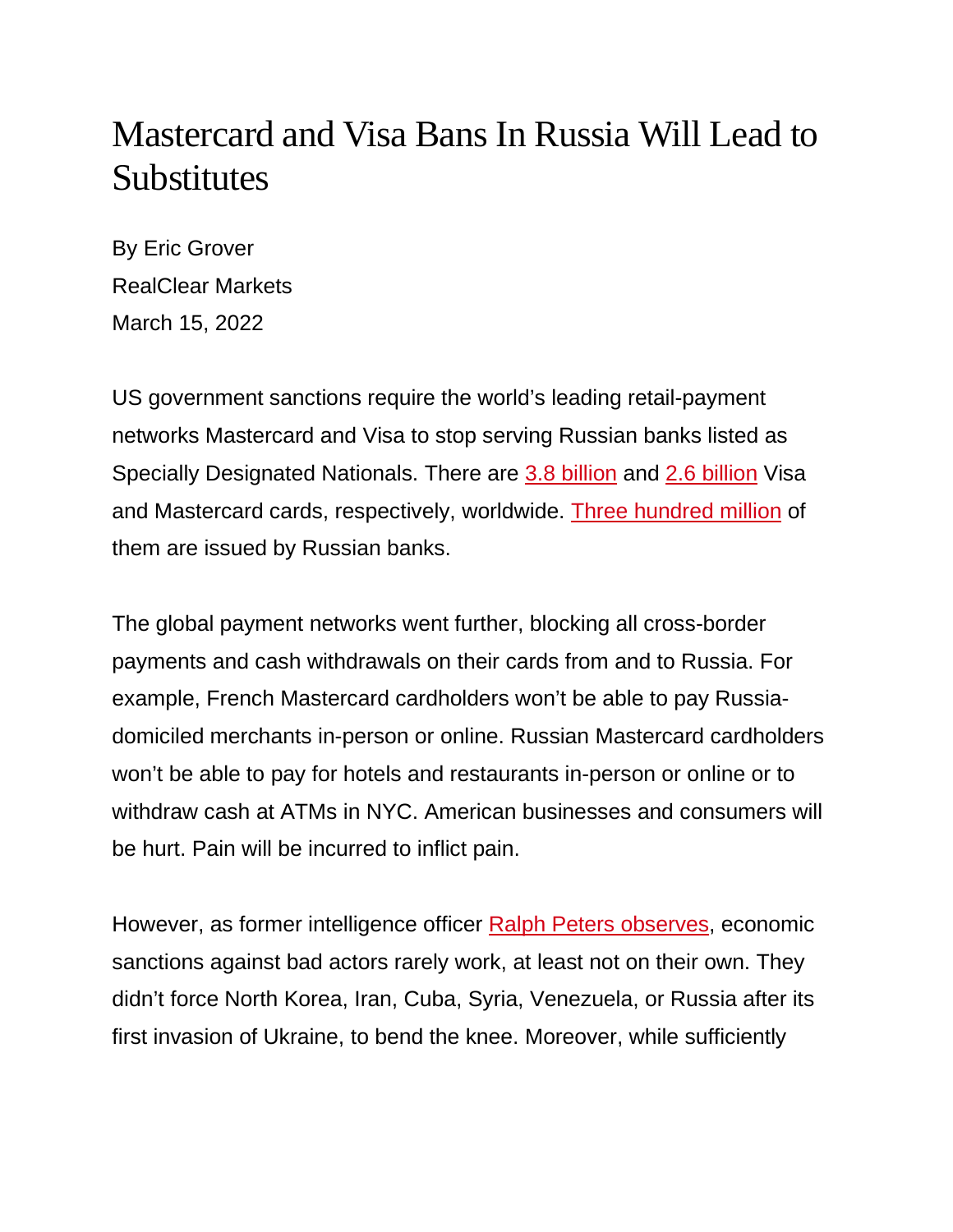tough sanctions will hurt Russia's economy and dictator Vladimir Putin's war machine, they disproportionately hurt the common folk.

But financial sanctions are politically easier than more concrete measures and enable a soft West to feel good about ourselves, like we're doing something.

Only the credible threat of retributive violence deters motivated bad actors. And, in Ukraine the window for deterrence is closed. It's a hot and bloody war. Financial sanctions won't stop Putin's attack helicopters and tanks. Fighting men and arms decide hot wars.

Bearing that in mind, sanctions should be viewed as a supplement not a silver bullet, and be maximal.

There's a downside. The more financial sanctions are used, the less effective they become, the less willing countries will be to rely on USdomiciled payment systems. Well-established payment systems like Mastercard, Visa, and Belgium-based bank association SWIFT work, have global network critical mass, and would be enormously difficult to replace. Nevertheless, kicking bad actors out of them encourages the development of alternatives.

After Putin's 2014 invasion of Ukraine, the US forced Visa, Mastercard, American Express, and PayPal to cut off Crimea. That spurred Russia to launch its long-contemplated national-champion card network Mir and to mandate that foreign payment networks like Mastercard and Visa process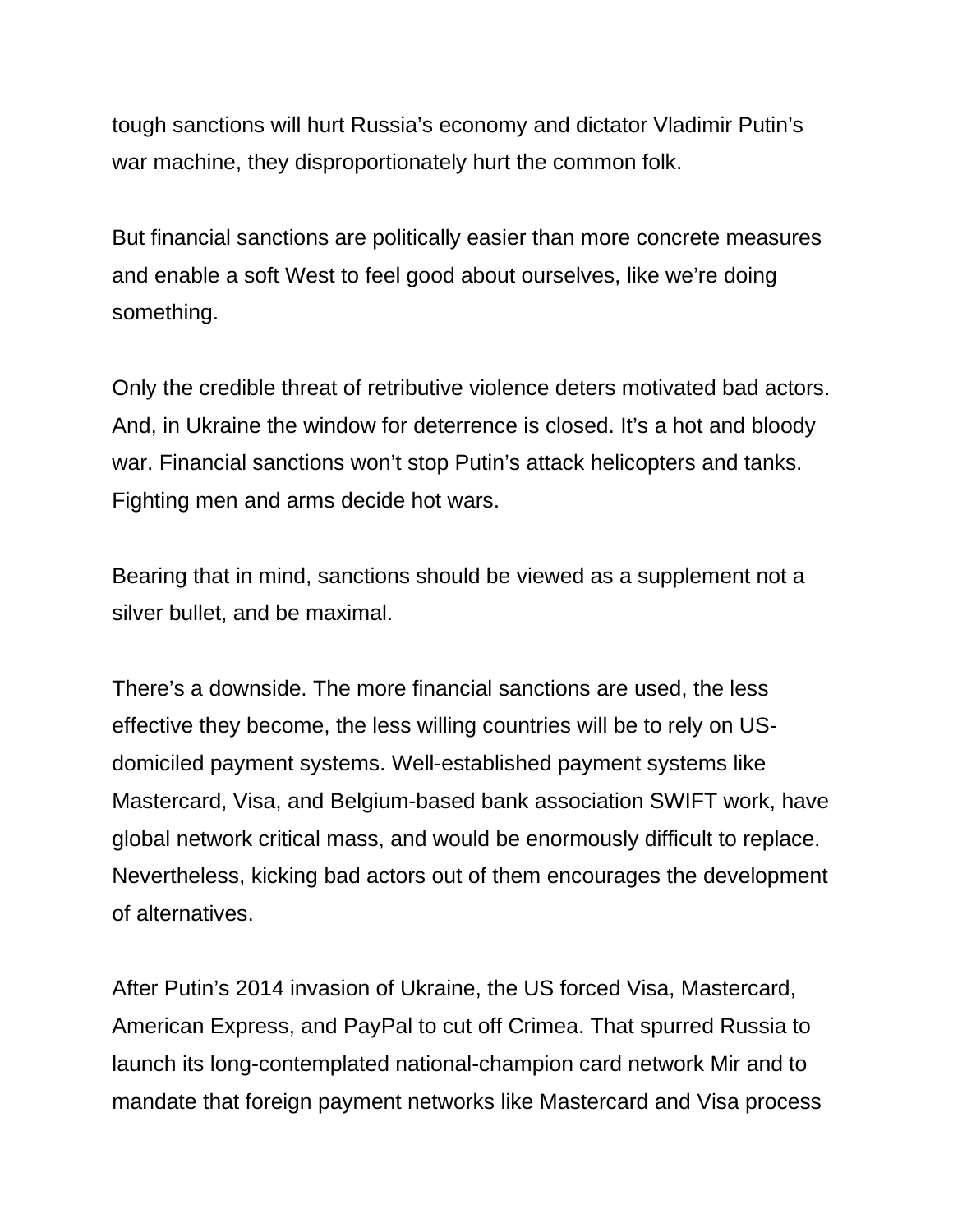transactions in-country, denying the US Treasury Department the ability to turn off the switch. The Russian central bank's National Payment Card System runs Mir. NPCS also processes all domestic Mastercard and Visa transactions.

Because Russia mandated in-country payment-network processing over which it has control, Mastercard's and Visa's prohibitions won't affect domestic transactions – payments and cash withdrawals by cards issued by banks and used at merchants and ATMs in Russia. Mir will become Russia's monopoly domestic card network like China UnionPay in the Middle Kingdom.

To work around the global payment networks' cross-border-payment bans, [Russian banks including Sberbank, Alfa Bank, and Tinkoff Bank, are](https://www.wsj.com/articles/russian-banks-turn-to-china-to-sidestep-cutoff-from-payments-systems-11646578489)  [exploring cobranding with CUP](https://www.wsj.com/articles/russian-banks-turn-to-china-to-sidestep-cutoff-from-payments-systems-11646578489) for international payments. While CUP's global acceptance network is weaker than Mastercard's and Visa's, it would provide Russian banks and cardholders some relief.

CUP enjoys reciprocal acceptance with the Discover network, which has acceptance parity with Mastercard and Visa in the US. Russian CUP/Mir cardholders could pay at any US Discover merchant. Additionally, CUP has built acceptance abroad by partnering with the same merchant acquirers that provide Mastercard and Visa acceptance.

In line with Mastercard's and Visa's approach, Discover will block CUP cards issued by Russian banks. Additionally, merchant acquirers like Chase, FIS, Fiserv, Global Payments, Stripe, Adyen, US Bank's Elavon,